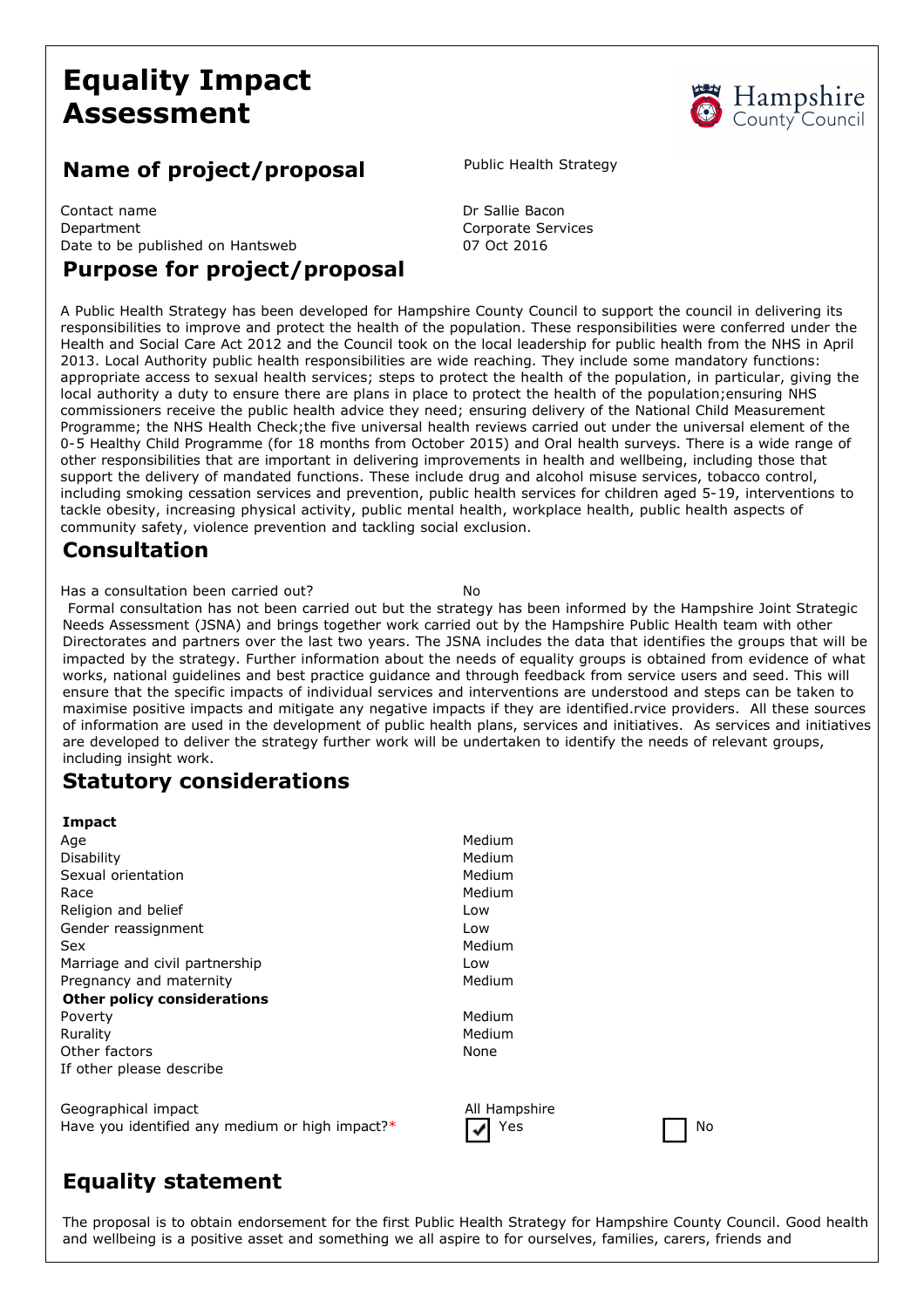communities. It is essential for thriving, prosperous, resilient and safe communities and vital for the success of future generations. Hampshire is a healthy place to live and people generally have good life expectancy, educational achievement, housing and living environments and employment. Fewer children live in poverty, infant mortality is low and fewer people die from avoidable health conditions. However, we know that we can do better for the people who live in Hampshire – the gap between how long people live and how long they live in good health is widening, there is significant variation in health outcomes between the most and least deprived communities and too many of our most vulnerable citizens have poor health outcomes.

A wide and complex range of factors influence and determine population and individual health and a strategy is needed to set out how the Council, working with its partners, can try to address these in order to improve and protect the health of the population. The strategy identifies a set of priorities for improving the health of Hampshire residents. It sets out proposals for how the County Council can use the breadth of its business and resources to deliver its public health responsibilities and maximise public value, by reducing duplication, identifying synergies in the work we are doing and addressing many of the influences on health through a place –based approach.

Public health policies, actions and interventions are aimed at improving the health of the population and reducing health inequalities. The strategy takes a lifecourse approach and adopts the principal of proportionate universalism , ensuring that while actions are universal there is a scale and intensity proportionate to the level of disadvantage, including a focus on those population groups with the greatest need and the poorest health. Therefore, the strategy specifically sets out to have a positive impact on those population groups where this assessment has identified a medium impact and to improve outcomes for the most vulnerable citizens and communities in Hampshire. The final impact of the strategy will be dependent on the success of implementation and there could be a bigger and more positive impact on certain groups. A detailed action plan will be drawn up to implement the strategy and Equality Impact Assessments will be undertaken for the individual programmes of work as these are progress

The strategy has been informed by the Hampshire Joint Strategic Needs Assessment (JSNA) and brings together work carried out by the Hampshire Public Health team with other Directorates and partners over the last two years. The JSNA includes the data that identifies the groups that will be impacted by the strategy. Further information about the needs of equality groups is obtained from evidence of what works, national guidelines and best practice guidance and through feedback from service users and seed. This will ensure that the specific impacts of individual services and interventions are understood and steps can be taken to maximise positive impacts and mitigate any negative impacts if they are identified.rvice providers. All these sources of information are used in the development of public health plans, services and initiatives. As services and initiatives are developed to deliver the strategy further work will be undertaken to identify the needs of relevant groups, including insight work.

The strategy has five priority areas. Overall the strategy aims to have a positive impact on those in the protected groups and on poverty and to take account of both rurality and urban environments and more generally the impact of place when planning services and initiatives. However, within the five priority areas some more specific impacts for people with protected characteristics have been identified and these are set out below.

Priority area 1. Healthy: making healthy lifestyles the norm for everybody across the lifecourse. This includes reducing the inequalities in sexual health for vulnerable groups with the focusing of dedicated resources on engaging with population groups at most risk of poor sexual health, including young people aged 15-24, men who have sex with men and people of black or mixed ethnicity and working to reduce the gap in life expectancy and healthy life expectancy between the populations in the most and least deprived areas in Hampshire - this will have a positive impact on age, disability, race and will also impact on poverty and people living in both rural and urban areas of deprivation.

Priority area 2. Happy: good emotional wellbeing and mental health for all . This promotes parity of esteem and includes implementing the emotional wellbeing and mental health strategy for children ( postive impact on younger people ) and improving access to support for mental wellbeing across the County ( positive impact on all protected groups , although some services will focus on groups with specific needs ,for example specific services or intiatives tailored for men or women and will consider the needs of people living in both urban and rural areas ).

Priority area 3. Resilient: resilient and healthy children, young people and families. This includes ensuring good support for the most vulnerable families and identifying those at risk and with complex needs as early as possible ( age and disability) and improving perinatal mental health ( pregnancy and maternity).

Priority area 4. Thriving Communities: making local places healthy and safe places. This includes reducing social isolation (impacts particularly on age, sex, disability, pregnancy and maternity and people living in both urban and rural areas).

Priority area 5. Protect: effective health protection arrangements. This includes input to community safety and crime reduction, including domestic violence, alcohol and drugs and tobacco control. These measures are likely to impact all the protected characteristics. Ensuring that we have high quality screening and immunisation programmes and supporting initiatives to improve uptake is part of this prriority and will positively impact on age, sex , preganancy and maternity and race.